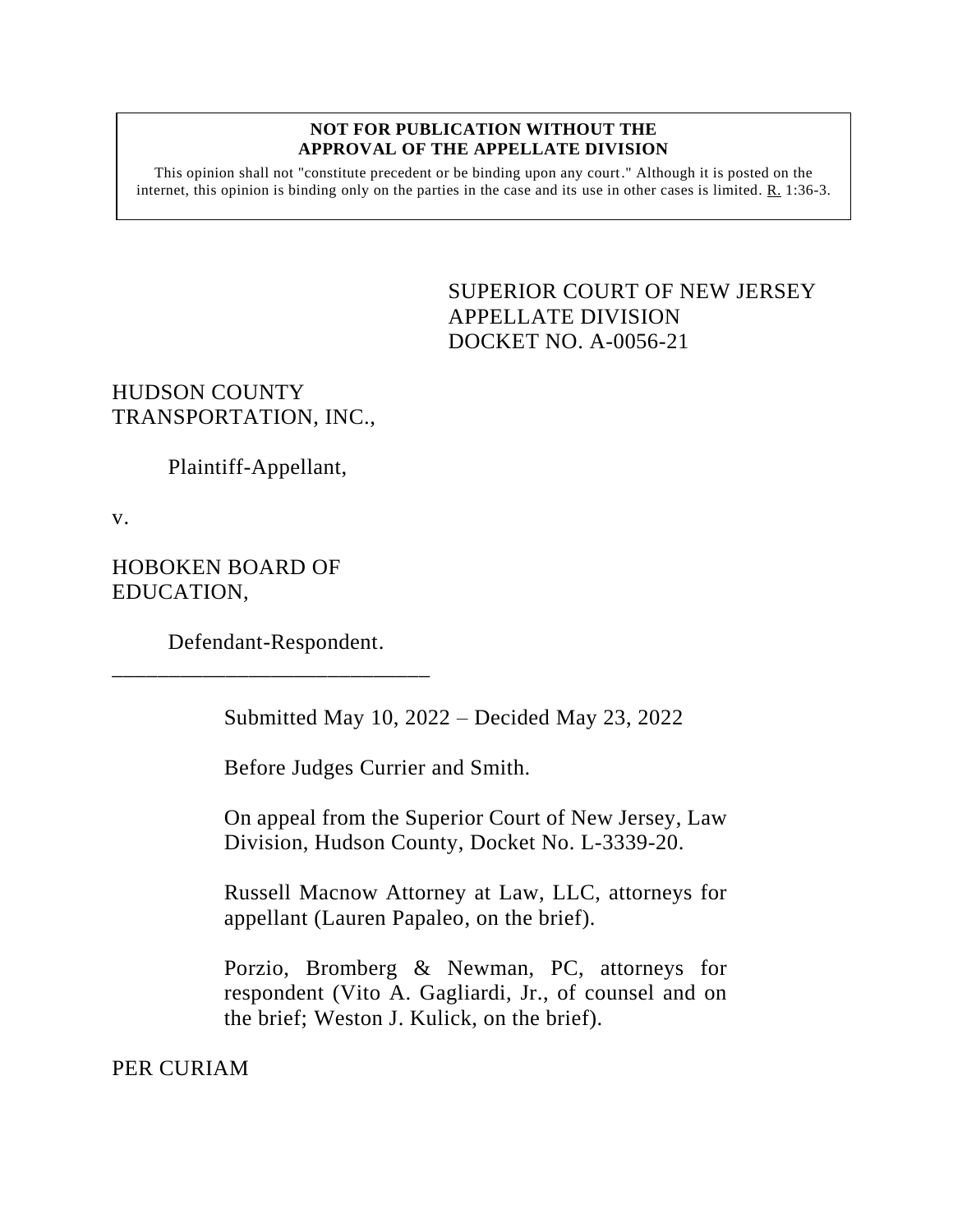This appeal involves a public bidding dispute. Defendant Hoboken Board of Education rejected plaintiff Hudson County Transportation, Inc.'s bid for transportation services and instead granted the contract to the second lowest bidder. Plaintiff appeals from an August 5, 2021 Law Division order dismissing its complaint for breach of contract and violation of N.J.S.A. 18A:7F-9. After reviewing the record and applicable legal principles, we affirm.

## I.

In March 2020, Governor Philip D. Murphy signed Executive Order 104, which closed schools for in-person learning. See Exec. Order No. 104 (Mar. 16, 2020). The Governor reopened schools for in-person learning on July 6, 2020. The New Jersey Legislature subsequently enacted L. 2020, c. 27, which required all boards of education to compensate "contracted service providers" in the event schools closed in excess of three or more days of instruction as a result of a state of emergency or public health emergency. See N.J.S.A. 18A:7F-9(e)(3).

In August 2020, Logic 54, a third-party consultant for defendant, solicited bids for transporting pupils on twenty-four different bus routes for the 2020-21 school year. Potential bidders were permitted to bid on a portion of the twentyfour routes and were not required to bid on all. Defendant's bid specifications contained a provision establishing the payment terms of the contract. The bid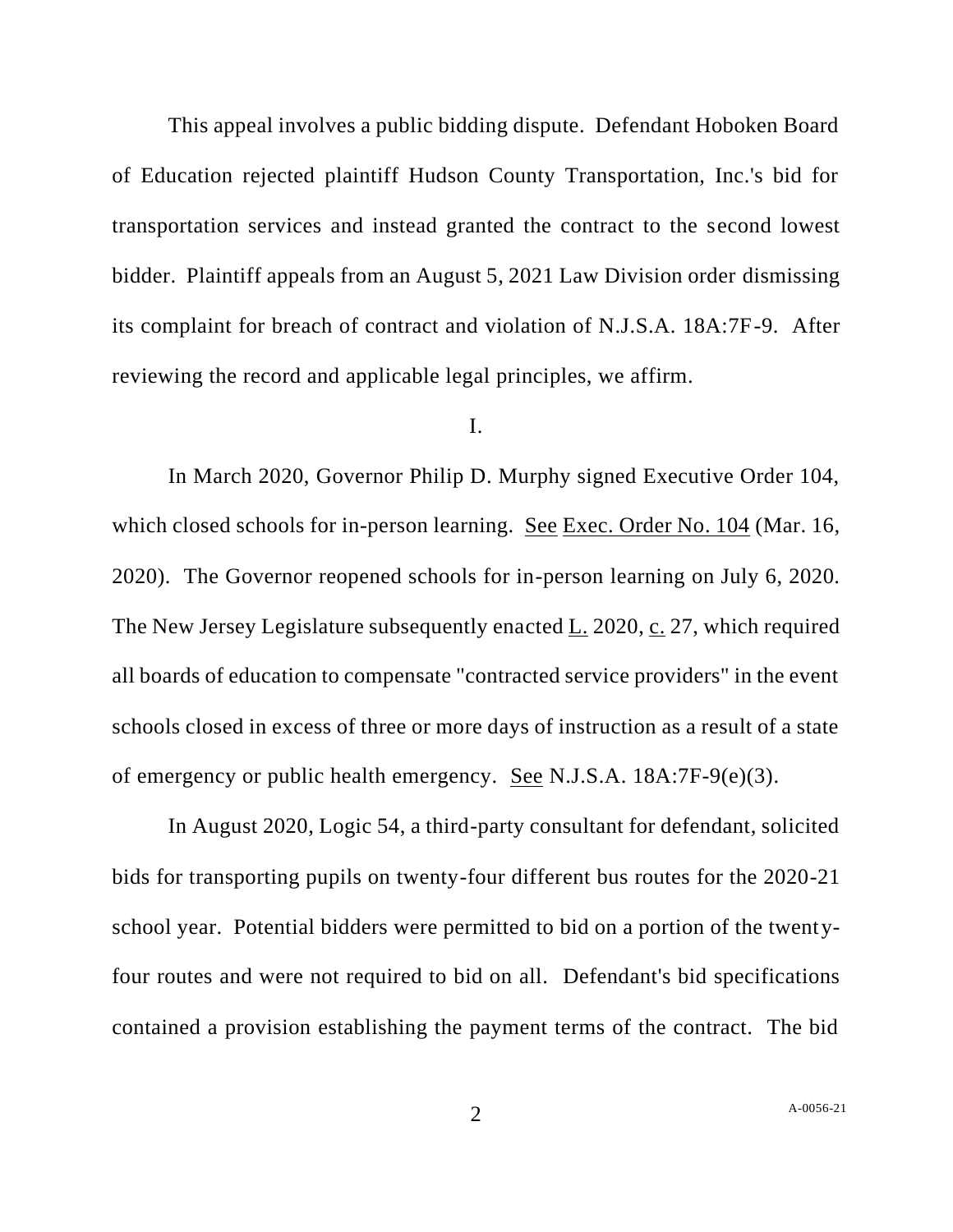specifications provided that "[p]er [d]iem contracts will be calculated on the actual number of days transportation services were performed."

The bid form filled out by each contractor stated, "I hereby submit the following bid(s) to transport students during the 2020-2021 school year in accordance with your advertisement, specifications and route description."

On or about August 10, 2020, plaintiff submitted a bid for several routes. On September 3, Logic 54 determined that plaintiff was the lowest bidder on six of the twenty-four routes for which plaintiff had submitted a bid. Logic 54 immediately contacted plaintiff that day informing them they had been awarded the bid for the six routes, and that one specific bus route, no. 171, required transportation services beginning September 8, 2020, the first day of school. That same day, September 3, plaintiff replied to Logic 54's email, stating they "need to make sure we get paid on all days regardless of any unforeseen circumstances. We cannot provide transportation services until we get the official contract with these terms and our award letters."

Logic 54 informed defendant of plaintiff's email, and defendant elected not to tender a contract to plaintiff for the six routes on which plaintiff was the successful bidder. Instead, Logic 54 awarded the bid for all six routes to the next-lowest bidder on September 8, 2020, explaining to plaintiff that the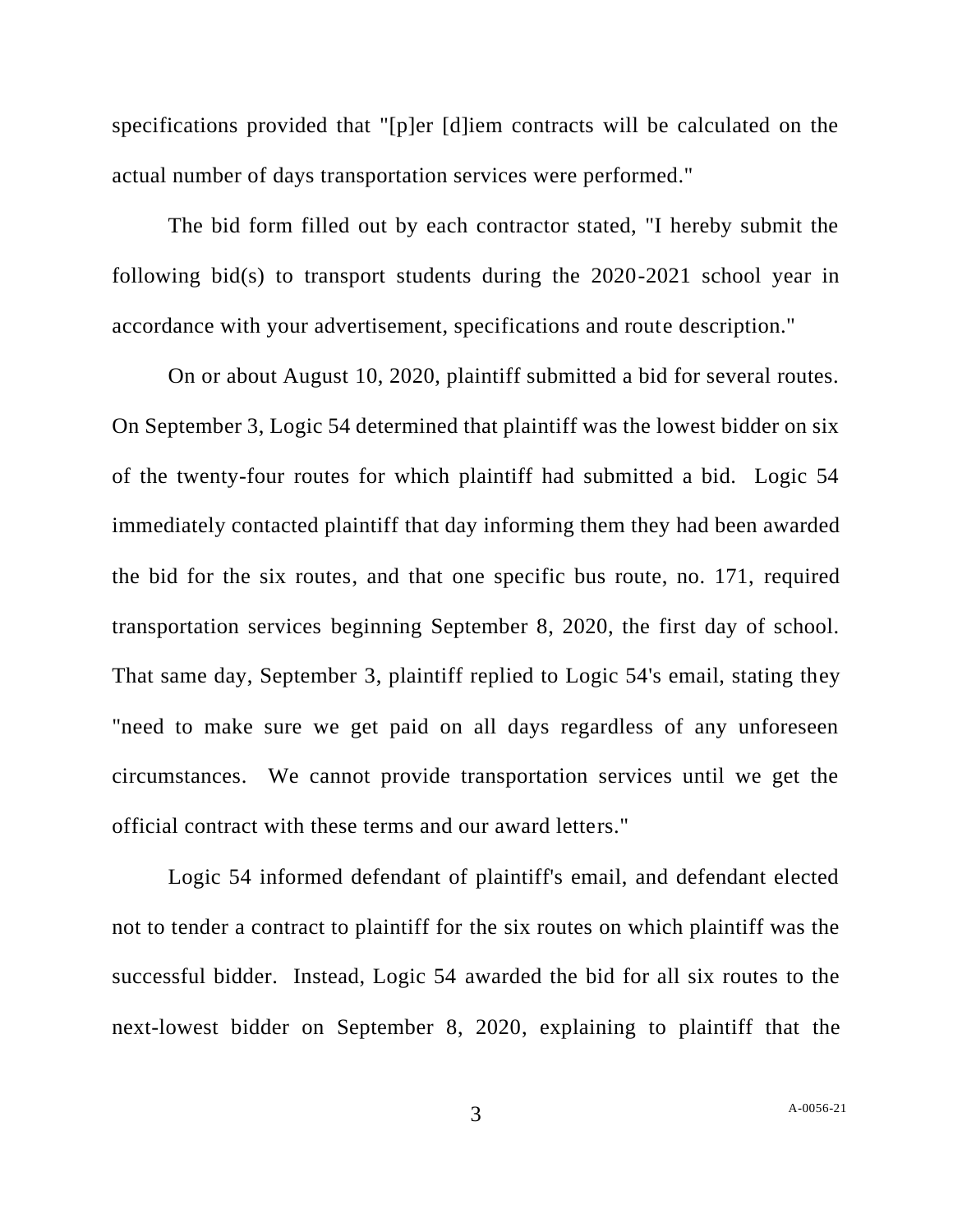decision was made because plaintiff "cannot provide transportation" within the "requested terms" contained in the specifications. The second lowest bidder successfully completed a contract with defendant which ran from September 8, 2020, to June 30, 2021.

On September 16, 2020, plaintiff filed a complaint in the Law Division seeking monetary damages. Plaintiff alleged that defendant's refusal to award plaintiff the transportation contract violated public bidding laws. On May 20, 2021, defendant filed a motion for summary judgment asserting that plaintiff's claims were void as a matter of law. Thereafter, plaintiff filed a cross motion for summary judgment on June 14. Following oral argument on June 24, the court directed the parties to submit supplemental briefs addressing plaintiff's contention that N.J.S.A. 18A:7F-9(e)(3) was applicable.

On August 5, 2021, the court rendered an oral decision granting defendant's motion for summary judgment. The court recognized that plaintiff was the lowest responsible bidder and, therefore, it was entitled to the award of the contract. However, the court determined that plaintiff's unilateral alteration to the language in the bid specifications constituted a material change of the contract. Consequently, the court found that the alteration converted "the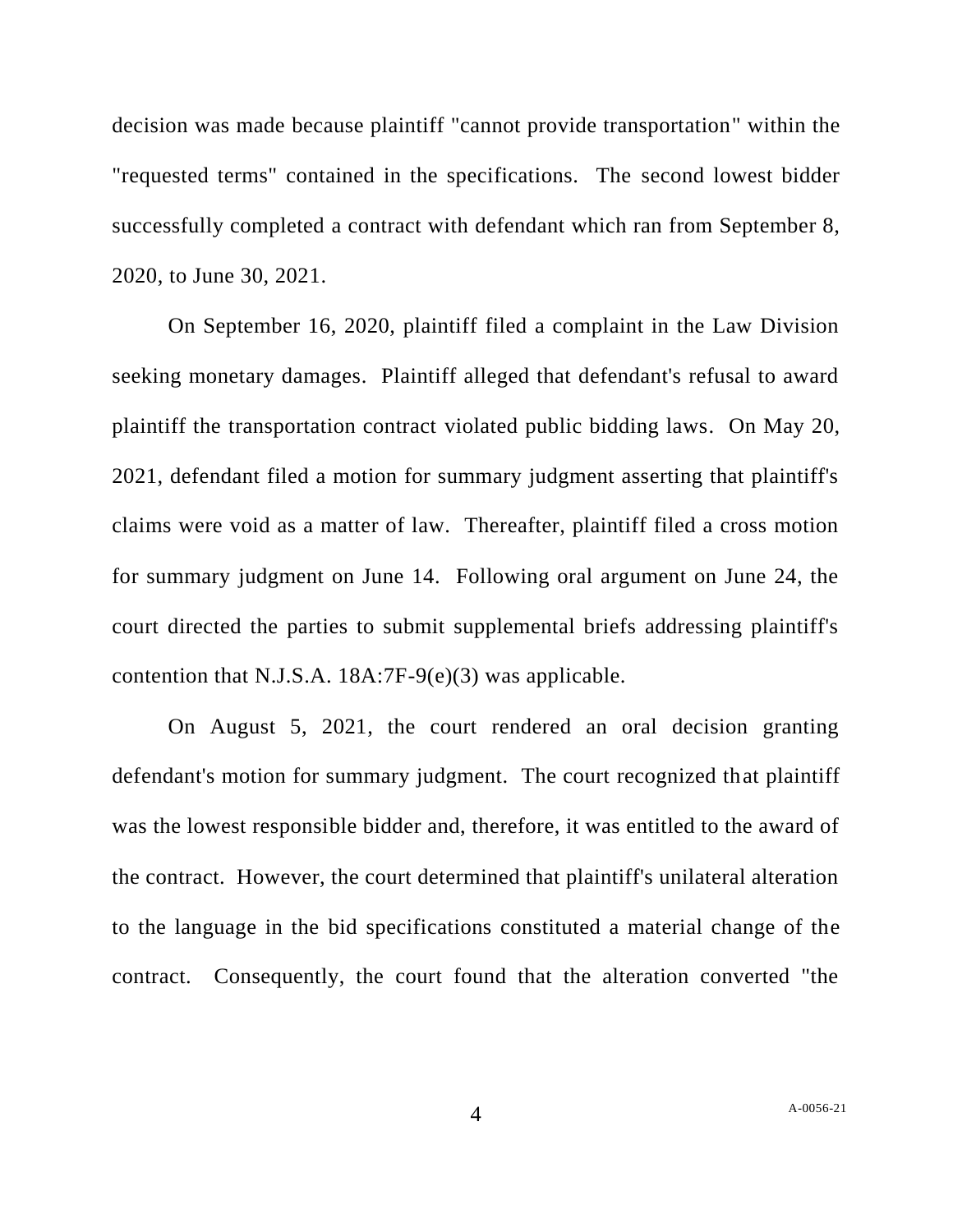original conforming bid to a nonconforming bid." The court then found that plaintiff "became the nonqualified lowest bidder."

It also determined that plaintiff was barred from recovering monetary relief. The court reasoned that awarding plaintiff damages would unduly burden taxpayers. The court added that injunctive relief, and not monetary damages, was "the proper remedy to be sought." The court granted defendant's motion because plaintiff failed to "present[] any facts to [the court] to conclude that discovery might be needed, which would alter the outcome of [the] ruling." As to plaintiff's argument concerning N.J.S.A. 18A:7F-9, the court found the statute inapplicable because there "was no contract in place."

On appeal, plaintiff argues the following: the trial court erred by granting defendant's motion for summary judgment because a contractual relationship existed between the parties as a result of plaintiff's low bid; and because the court found N.J.S.A. 18A: 7A-9 did not apply to protect plaintiff's asserted contractual rights.

## II.

Our review of a ruling on summary judgment is de novo, applying the same standard as the trial court. Conley v. Guerrero, 228 N.J. 339, 346 (2017). Summary judgment must be granted "if the pleadings, depositions, answers to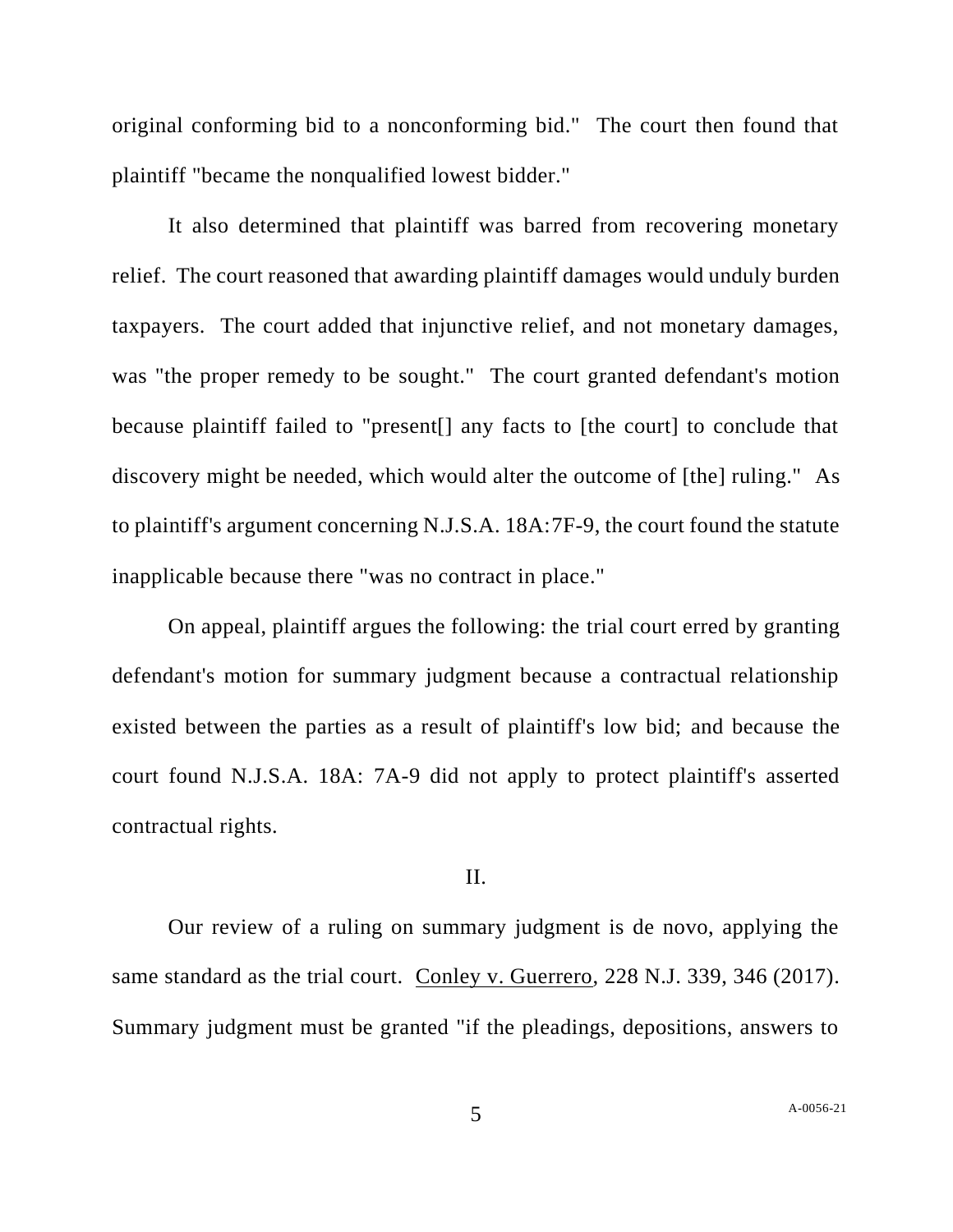interrogatories and admissions on file, together with the affidavits, if any, show that there is no genuine issue as to any material fact challenged and that the moving party is entitled to a judgment or order as a matter of law." Templo Fuente De Vida Corp. v. Nat'l Union Fire Ins. Co. of Pittsburgh, 224 N.J. 189, 199 (2016) (quoting R. 4:46-2(c)). Because the trial court does not enjoy the advantage in discerning the law it does in discerning the facts, we owe no special deference to the "trial court's interpretation of the law and the legal consequences that flow from established facts . . . ." Manalapan Realty, L.P. v. Twp. Comm. of Manalapan, 140 N.J. 366, 378 (1995).

## III.

Plaintiff contends that the trial court erred by granting defendant summary judgment. It essentially argues that a contract was formed between the parties at some point after the bids were opened, and that defendant breached the agreement when it rejected plaintiff's bid and awarded the transportation route contract to the next lowest bidder. We disagree.

Contracts for public schools are governed by the Public Schools Contracts Law, N.J.S.A. 18A:18A-1 to -59. Pursuant to the statute, a board of education is obligated to award the contract to the "lowest responsible bidder after public advertising for bids and bidding therefor . . . ." N.J.S.A. 18A:18A-4(a). The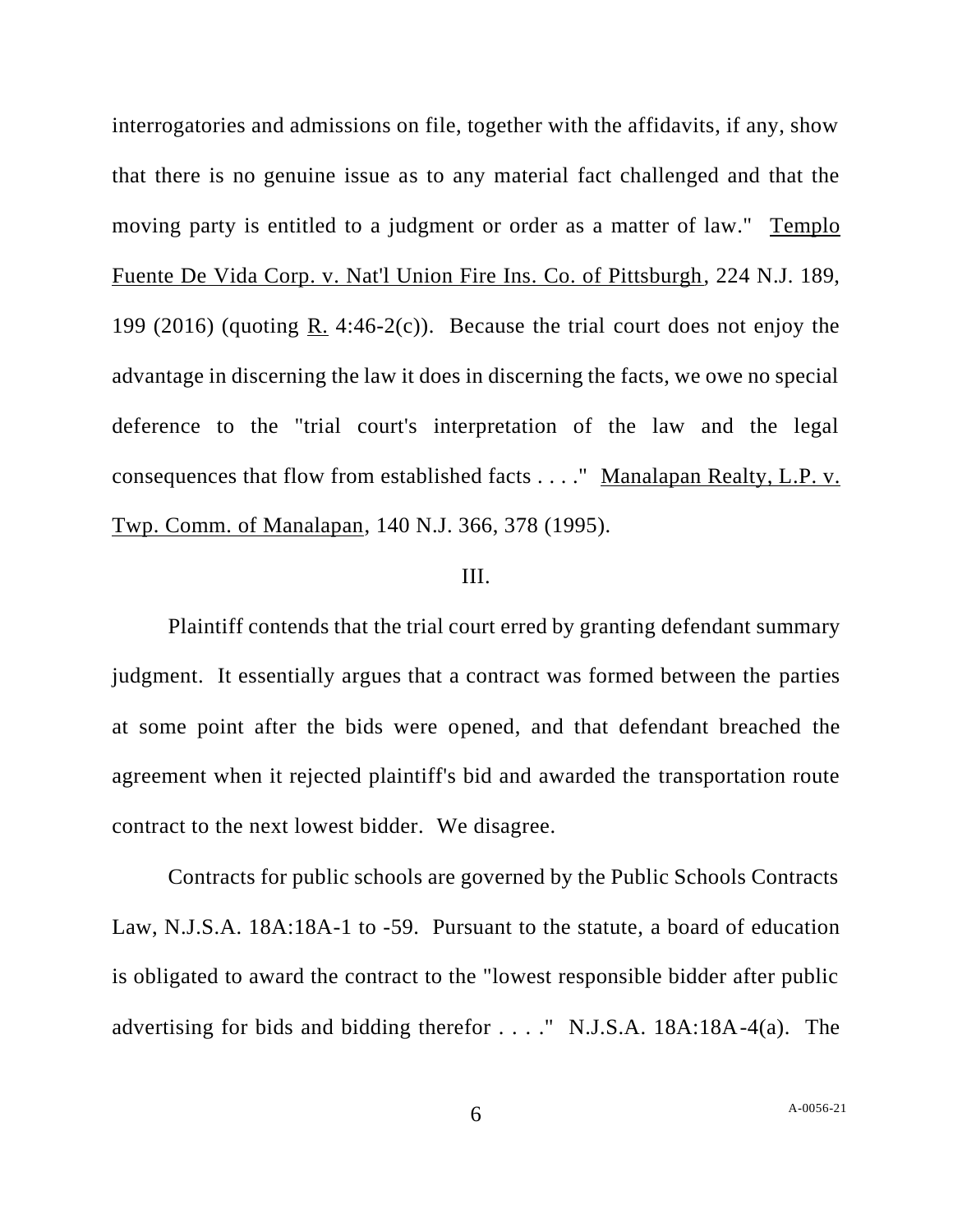statute defines "lowest responsible bidder" as the bidder "(1) whose response to a request for bids offers the lowest price and is responsive; and (2) who is responsible." N.J.S.A. 18A:18A-2(t). "Responsive" means "conforming in all material respects to the terms and conditions, specifications, legal requirements, and other provisions of the request." N.J.S.A. 18A:18A-2(y). The conditions and specifications of a bid "must apply equally to all prospective bidders; the individual bidder cannot decide to follow or to ignore these conditions . . . ." Hall Constr. Co. v. N.J. Sports & Exposition Auth., 295 N.J. Super. 629, 635 (App. Div. 1996). Any material departure from the bid specifications renders a bid non-conforming and invalid. Id. at 638. Although minor or inconsequential discrepancies and technical omissions can be waived, material conditions cannot be waived by the contracting authority. Meadowbrook Carting Co. v. Borough of Island Heights, 138 N.J. 307, 314 (1994).

Although plaintiff's bid was the lowest bid, defendant later determined that the bid deviated from the bid specifications, namely plaintiff altered the payment provision in its email to Logic 54. We have consistently held that material departures include the alteration of provisions capable of affecting the amount of the contract. See e.g., Terminal Constr. Corp. v. Atl. Cnty. Sewerage Auth., 67 N.J. 403, 412 (1975). As plaintiff's bid did not meet a material